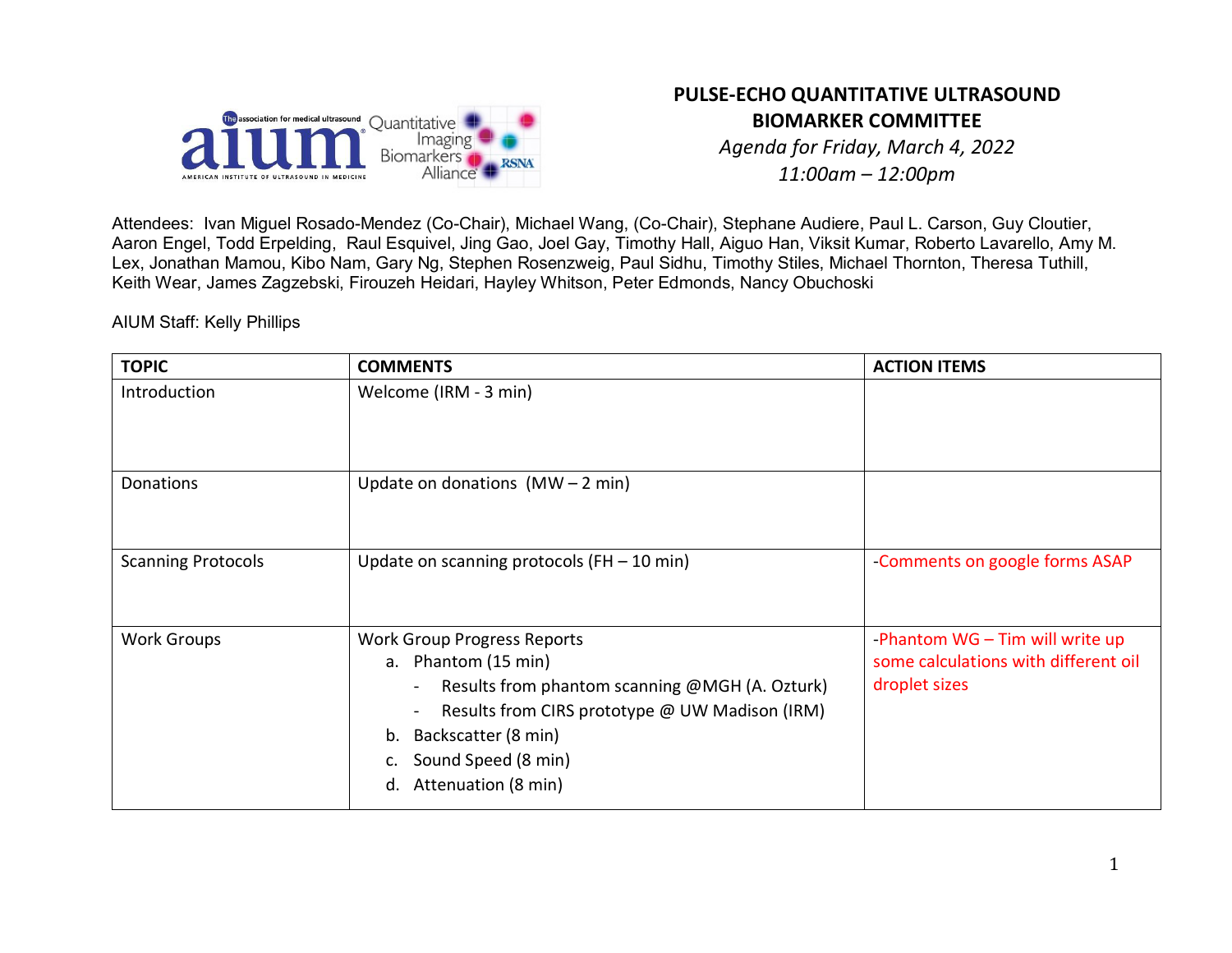| Closing          | Closing remarks/reminders of QIBA sessions at upcoming<br>meetings (6 min) |  |
|------------------|----------------------------------------------------------------------------|--|
| <b>NEXT CALL</b> | Date: April 1, 2022<br>Time: 11:00am, EST                                  |  |

MW – received donations from 7 of the vendors; working with 3 remaining vendors; total \$28,000

IRM – shared first draft of round-robin study calendar; to be discussed with PEQUS Leadership; make sure information is accurate after the calendar is shared out

### Phantom WG

### $TS -$

- Ongoing Work
	- $\circ$  Some additional work on transmission of the chosen window material
	- o Discussion about coupling medium does sound speed of coupling medium impact measurements of acoustic properties? (Ivan will present results)
	- o Ted and Cristel report that it is difficult to achieve low sound speed of 1500 m/s
		- Proposal to slightly alter formulation of background material of Phantom D only
			- Include up to a few percent of vegetable oil to reduce speed of sound of background material to 1500 m/s
			- Expect minimal impact on attenuation or backscatter values
- IRM Shared results from CIRS Phantom D prototype
	- o Summary
		- **•** Differences in attenuation and backscatter coefficient values were observed with different coupling media
		- Differences were statistically significant at the shallowest analysis depth (45mm)
		- Differences decreased and followed opposite trends (increase value with sound speed matching between coupling medium and TM material) at deeper locations (60mm and 70mm)
		- **Next Steps:**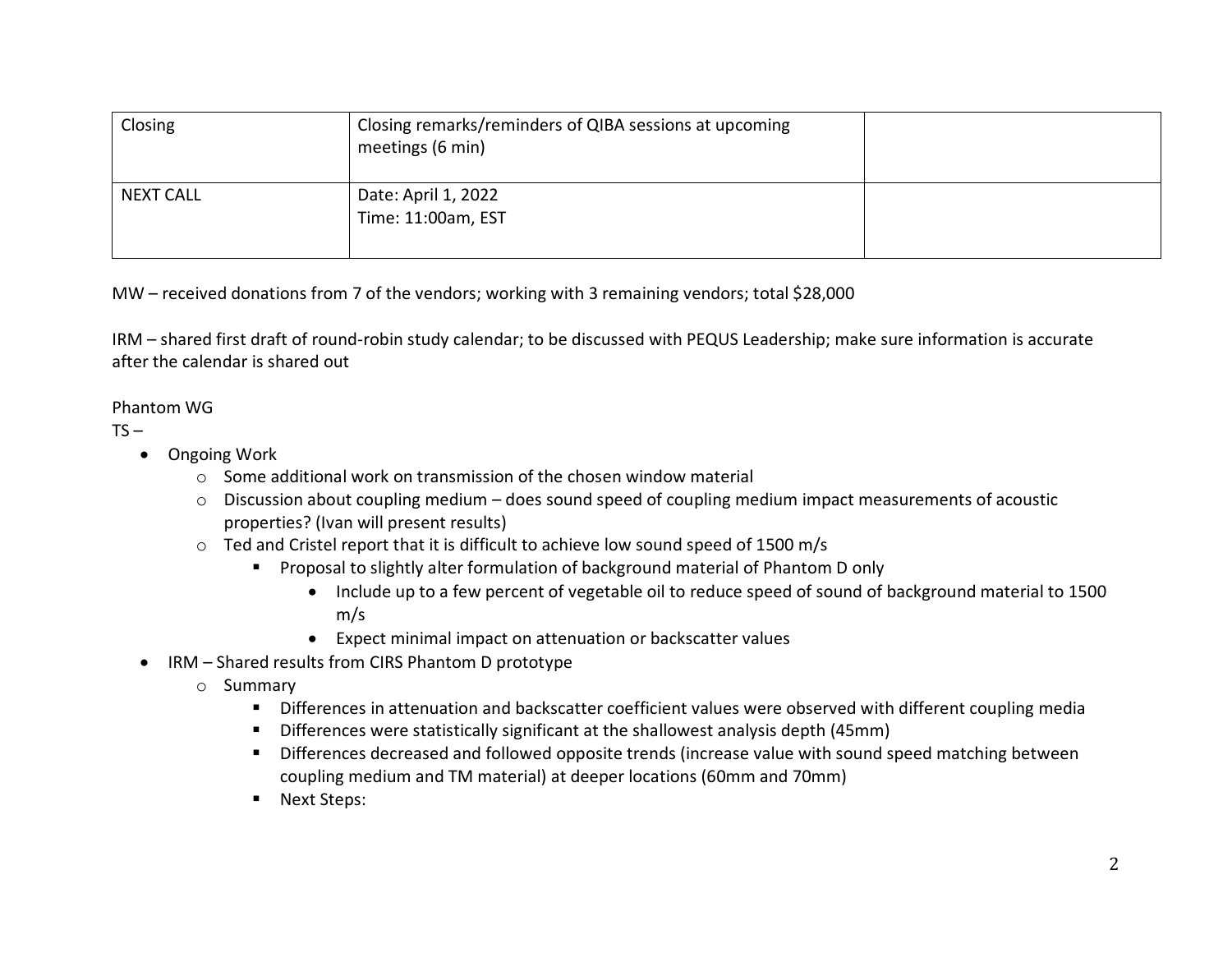- Measurement of attenuation, speed of sound, and backscatter coefficient with hockey pucks for bias analysis
- Independent confirmation of observed trends
	- o Different operator
	- o In-house implementation of reference phantom method
- Analysis of variation of point spread function with different coupling media (relevant for SoS measurement)

## Backscatter WG

 $TT -$ 

- Manuscript (led by Keith Wear)
	- o Finalized for submission (currently being reviewed by FDA)
	- o 3 options given for attenuation compensation as not as enough evidence to make a recommendation
- Continue work on logistics for phantom study
	- o Need to clarify pipeline on how to format and process the data

## Sound Speed WG

 $SR -$ 

- Measurement Protocol/Spreadsheet
	- o SoS Imaging Manual Draft posted to Basecamp
	- o Updated ROI depth recommendations due to additional vendor input
- Manuscript Status
	- o Radiology agreed to review, due date is July 1
	- o Edits progressing with updated references and figures
	- o Final section (Technical Sources of Variability) in progress

## Attenuation WG

 $VK -$ 

- Update
	- o Discussed ROI depth with the vendors: